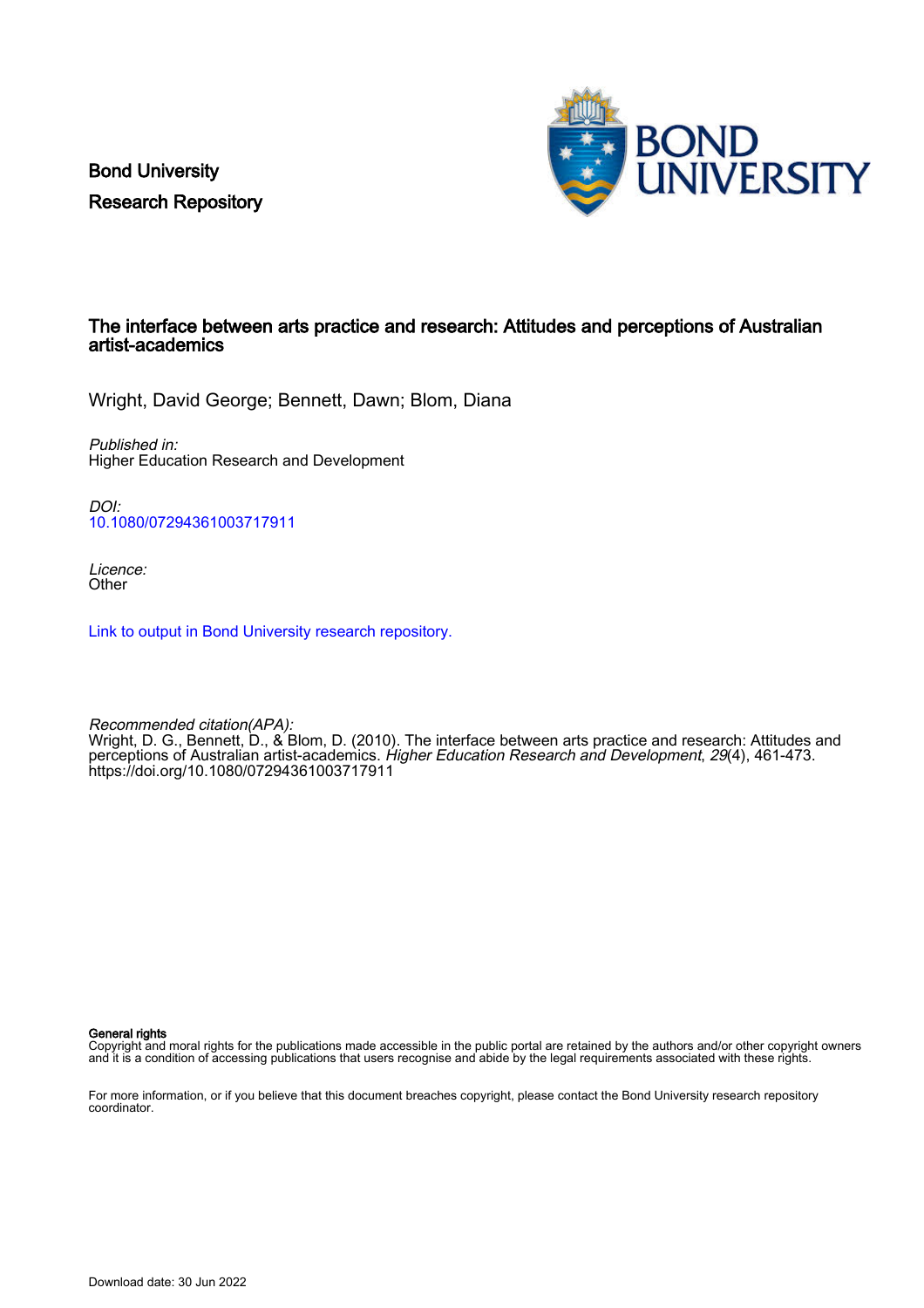# **The Interface between Arts Practice and Research: Attitudes and Perceptions of Australian Artist-academics.**

\* Dr David Wright University of Western Sydney School of Education Locked Bag 1797 Penrith South DC. NSW 1797 Australia Ph: +61-2-47360267 Email: david.wright@uws.edu.au

Dr Dawn Bennett Curtin University of Technology, Australia.

Dr Diana Blom University of Western Sydney, Australia.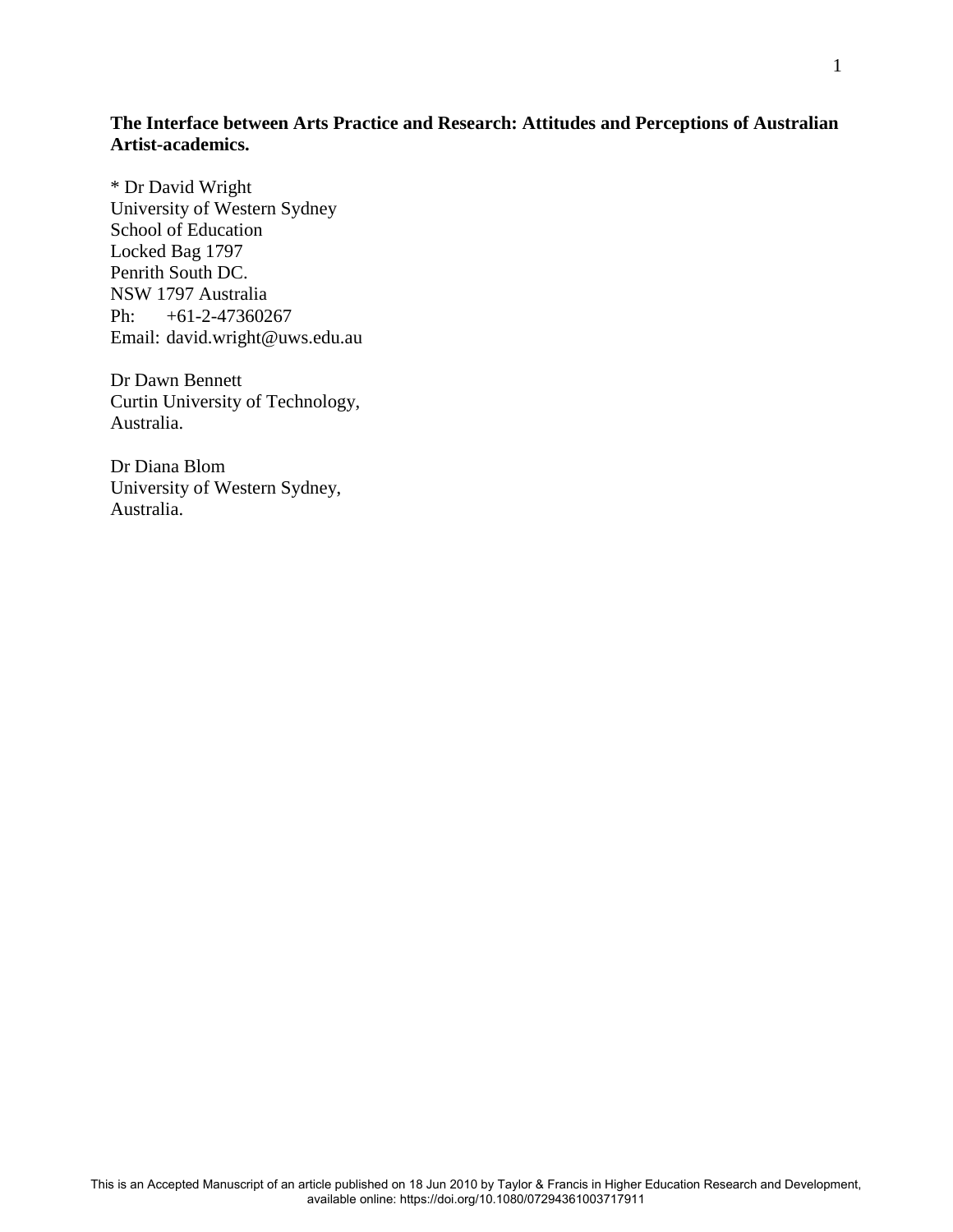# **The Interface between Arts Practice and Research: Attitudes and Perceptions of Australian Artist-academics.**

*Whilst an academic working in the arts may have been appointed as a consequence of artistic accomplishment and a capacity to teach, the research that underpins such work is an intrinsic part of its production and also needs to be recognised. In Australia, the ability of the artist-academic to translate research into a form that is respected and rewarded is an issue of contention. This paper gathers responses to this issue. Perceptions of and attitudes to creative work as research are canvassed alongside life decisions arising from those perceptions and attitudes. This research occurs in the context of a new Australian framework for the evaluation of research. This framework offers some recognition of the research that supports creative practice. Thus, the long-standing experience of compromise reported by the Australian artist-academics interviewed for this study are discussed alongside new policies that seek to construct methodologies for its amelioration.* 

Keywords: Professional development, reflective practice, research skills.

## **Introduction**

The creative arts have performed a variety of functions in Australian universities. Universities, like many high-profile organisations, have valued the opportunity to be identified with the arts through performances, exhibitions, residencies, events and purchases. At other times training a next generation of artists has been to the fore and this, indeed, remains a priority for a declining number of tertiary institutions. The arts have also serviced associated professions such as arts education, arts therapies and arts conservation. Beyond this, studies of artworks continue to be an important part of the liberal arts tradition. But a course on art as cultural moment is very different to a course in professional arts skills.

One reason the teaching of professional arts skills has been problematic within the Australian university system is ongoing structural change. In 1982 each state was required by the federal government to combine smaller Colleges of Advanced Education (CAEs), reducing the total from 79 to 47. Many of these Colleges ran courses in the arts and arts education. Six years later, Australian Higher Education Policy - the Dawkins Reform (Dawkins, 1998) - required institutions with less than 2,000 students to merge with a university, as a result of which CAEs and universities were combined in 1991 to create a single sector known as the unified national system (UNS). During these changes almost all of Australia's arts-schools amalgamated with universities and became departments, often devolving leadership to the non-discipline leader of a larger faculty. Further cuts to higher education in the late 1990s led to additional amalgamation and far less budgetary control at departmental level (Bennett, Blom & Wright, 2009).

The results of the UNS have been more complex than expected and, in the context of arts education have particularly impacted funding for individual tuition and small group teaching, physical training, studios, residencies and resources. In short, "many other resource-hungry fields such as science, medicine and engineering do not see why they should be subsidizing a music school" (Hannan, 2001, p. 1).

In this regard, Newfield's critical evaluation of the period since 2000 as a time in which "the university's cultural missions have declined at the same time as leaders in politics, economics and the media have lost much of their capacity to understand the world in non-economic terms"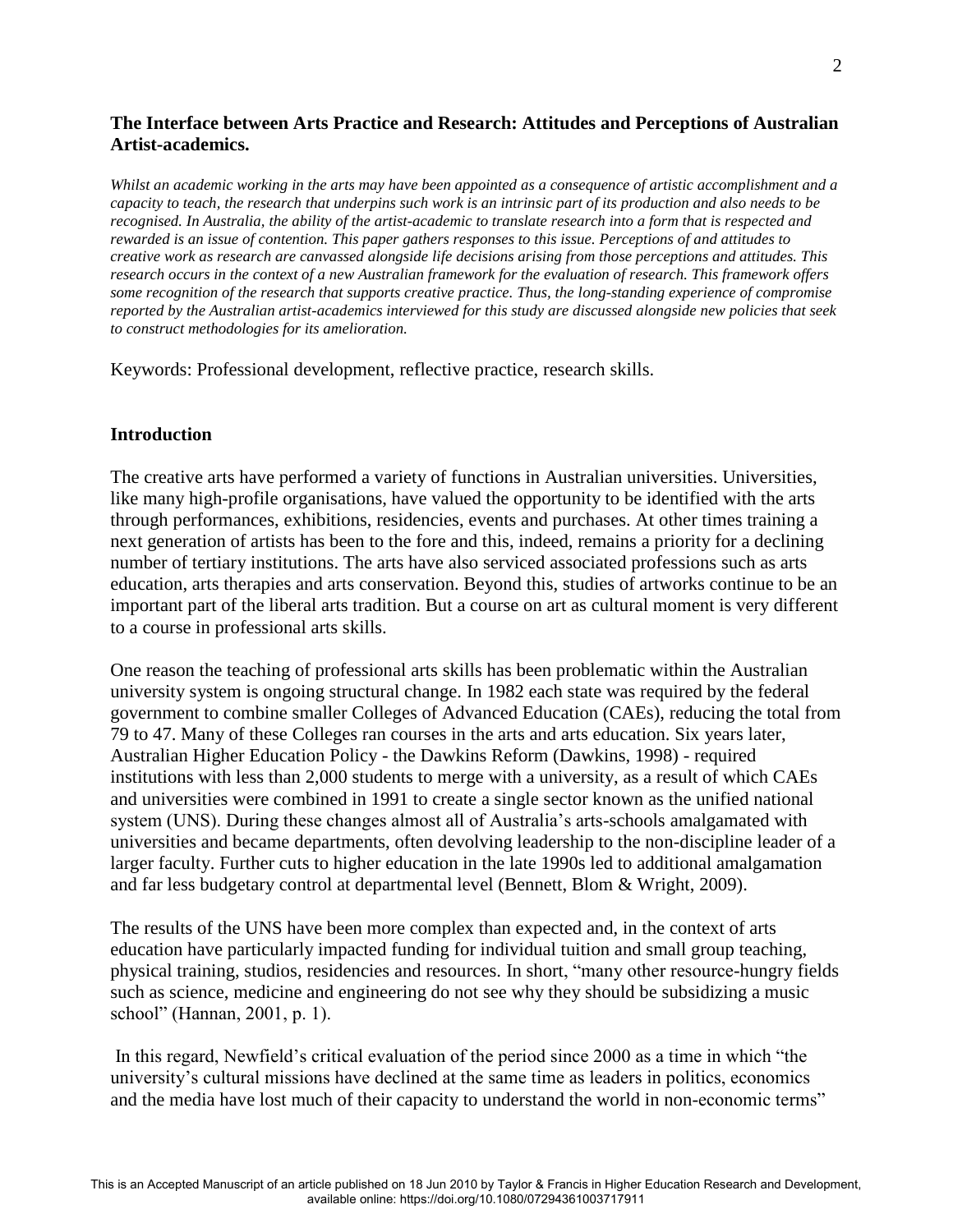(Newfield, 2008, p. 15) invites considerations upon how university attitudes to the arts currently stand.

We argue that the artist-academic, our preferred term, is a multi-faceted contributor to the contemporary university. We observe that while an artist may have gained an academic position as a consequence of artistic accomplishment and the capacity of that accomplishment to inform students, the research that stands behind that accomplishment is valued too, if only by implication. Research is an integral part of an academic's responsibility and an appointment criterion. The capacity of the artist-academic to translate the research skills that stand behind artistic accomplishment into a form valued in the university environment suggested by Newfield is central to considerations on the future of the 'artist-academic'. It also deserves to be a consideration in any imagining of the future university.

Not only is research an appointment criterion, research—especially research that generates university income—is associated with career progression. This is in part a consequence of a shift in university funding from largely government sources to a mix of government and earned income. In 1996 Australian state and federal governments provided approximately 58% of all funds to universities with the remainder coming from fees, charges, bequests, research income and other sources. In 2005 government provided only 40% of university funds (Universities Australia, 2009).

Recognising the importance of academic publications as evidence of research accomplishment, successive governments have felt the need to make judgements about academic output. The most recent of these, Excellence for Research in Australia (ERA), was announced in February 2008 by the federal Labor government. One aspect of ERA is the ranking of research journals and the associated implication that articles published in highly ranked journals are more valuable than others. This compels academics to think about how best to systematise their knowledge: to seek acknowledgement through identified and preferred channels. It has been argued that a system of preference of this kind reflects orthodoxies within universities: "Rather than eliminating values and biases, the application of a rational framework to research activity does away only with those social values which differ from the dominant values in the academic community" (Brew, 2001, p. 86). When creative practice is insufficiently understood in the sector it is difficult for it to be accommodated in a scheme of this sort.

This is not to say that ERA has ignored creative accomplishment: the Framework acknowledges the research inherent in creative practice through four categories:

- Original (creative) works in the public domain;
- Live performance works in the public domain;
- Recorded (performance) public works; and
- Curated or produced substantial public exhibitions, events or renderings

Under the Framework, each creative work needs to be accompanied by a written narrative that articulates the research background, the contribution of new knowledge, and research significance (Gye, 2009). The written articulation of the work as research poses conceptual and philosophical challenges alongside questions around who will determine the effectiveness of each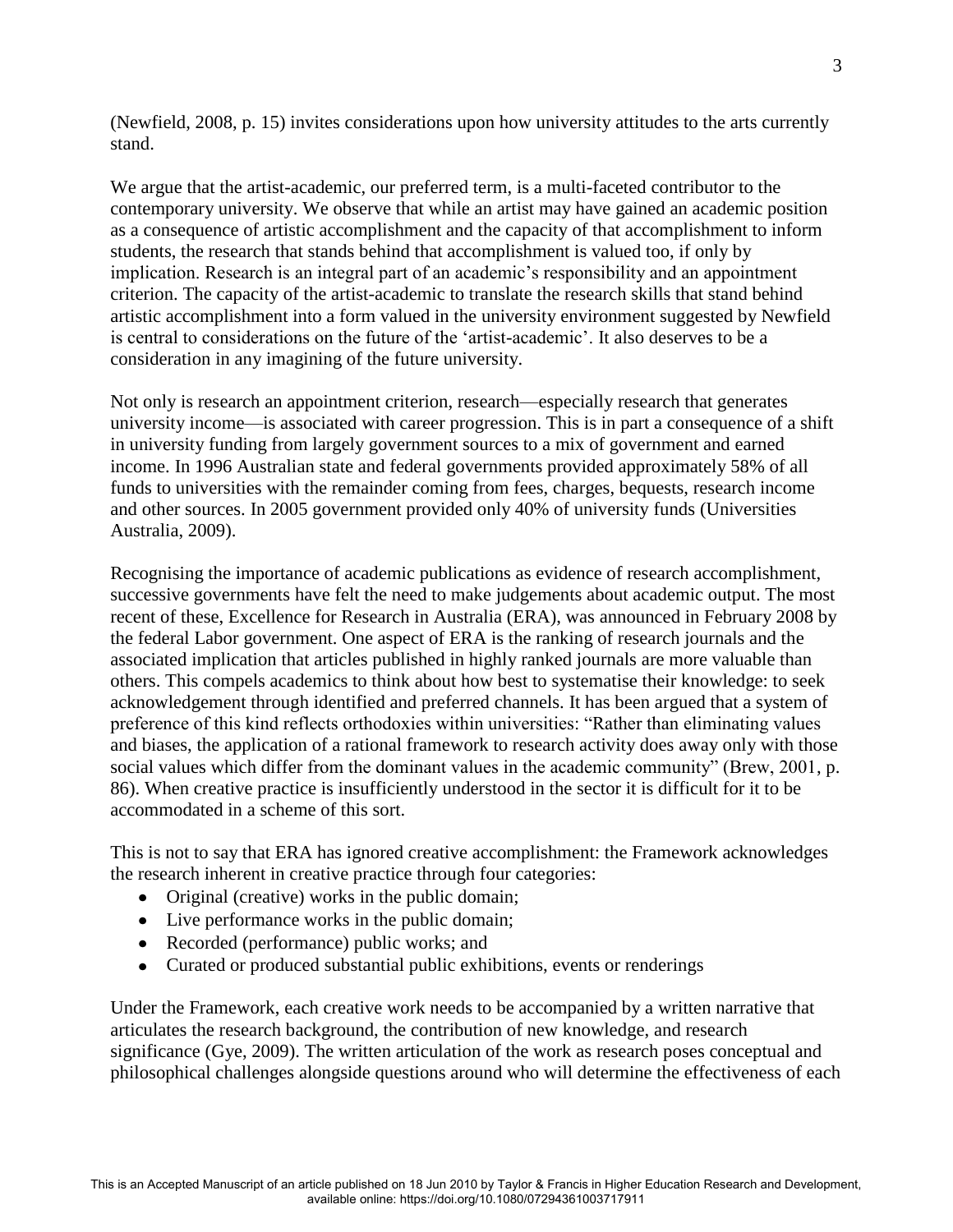articulation. The Framework focus on public recognition is also at odds with the peer recognition that legitimises research in most other areas.

Despite such reservations, this recognition of creative work is welcome, as is the indication of a desire to address a previous failing. The degree to which this action ameliorates long-standing attitudes to arts practice as research and influences policies and practices in universities remains to be seen. The interviews conducted for this research suggest that a lack of recognition has been present for a considerable time and that this lack of recognition has had a considerable impact on individuals and their relationship to the institutions in which they are or have been employed.

## **Arts practice as research**

O'Toole and Beckett (2010) describe arts practice as research as an area of "acute contemporary interests and debate" that "the university sector is quite perplexed about". They describe it as a "risky business... and the risk is in the reporting" (p. 204). Methodologically, Haseman (2006, p. 4) argues that performance-based research does "not commence with a 'sense of a problem." Instead it is led by 'an enthusiasm of practice':

Practice-led researchers tend to 'dive-in', to commence practising to see what emerges. They acknowledge that what emerges is individualistic and idiosyncratic. This is not to say these researchers work without larger agendas or emancipatory aspirations, but they eschew the constraints of narrow problem solving and rigid methodological requirements at the outset of a project.

Sarah Rubidge, interviewed in 2004 for the UK-based Practice as Research in Performance (PARIP, 2004, n.p), supports this view:

I consider my research to be artistic research. I practice my research as an artist and the fact that I happen to be mediating it through an academic institution doesn't really make a great deal of difference to me. I have these artistic questions. So I just sort of go... "Thank you very much" and address them as I make work.

PARIP has been a crucible for the dissemination of practice based research (Piccini & Kershaw, 2003). Its networks extend far and wide and its website includes interviews with practitioners and information about projects. One contributor to PARIP is Pearson (2001, 2007), whose performance-research is strongly grounded in place. His 2007 book *In Comes I* documents a personal performance project, which he describes as "scrutiny of the lived experiences of land, of interrelationship of performance and the everyday, and of the entangled nature of land, human subject and event." (2007, p. 4). Elsewhere Pearson describes his work as 'theatre/archaeology' (Pearson, 2001). This work bears discussion alongside that of Australian artist-historian Paul Carter (2004). Carter's interest in the "poetic colonisation" of Australia drove him to initiate a project with a painter, film maker, curator, dancer/choreographer and installation artist. From this, Carter reports, questions arose about:

how the process of material thinking enables us to think differently about our human situation, and, by displaying in a tangible but non-reductive form its inevitable complexity, to demonstrate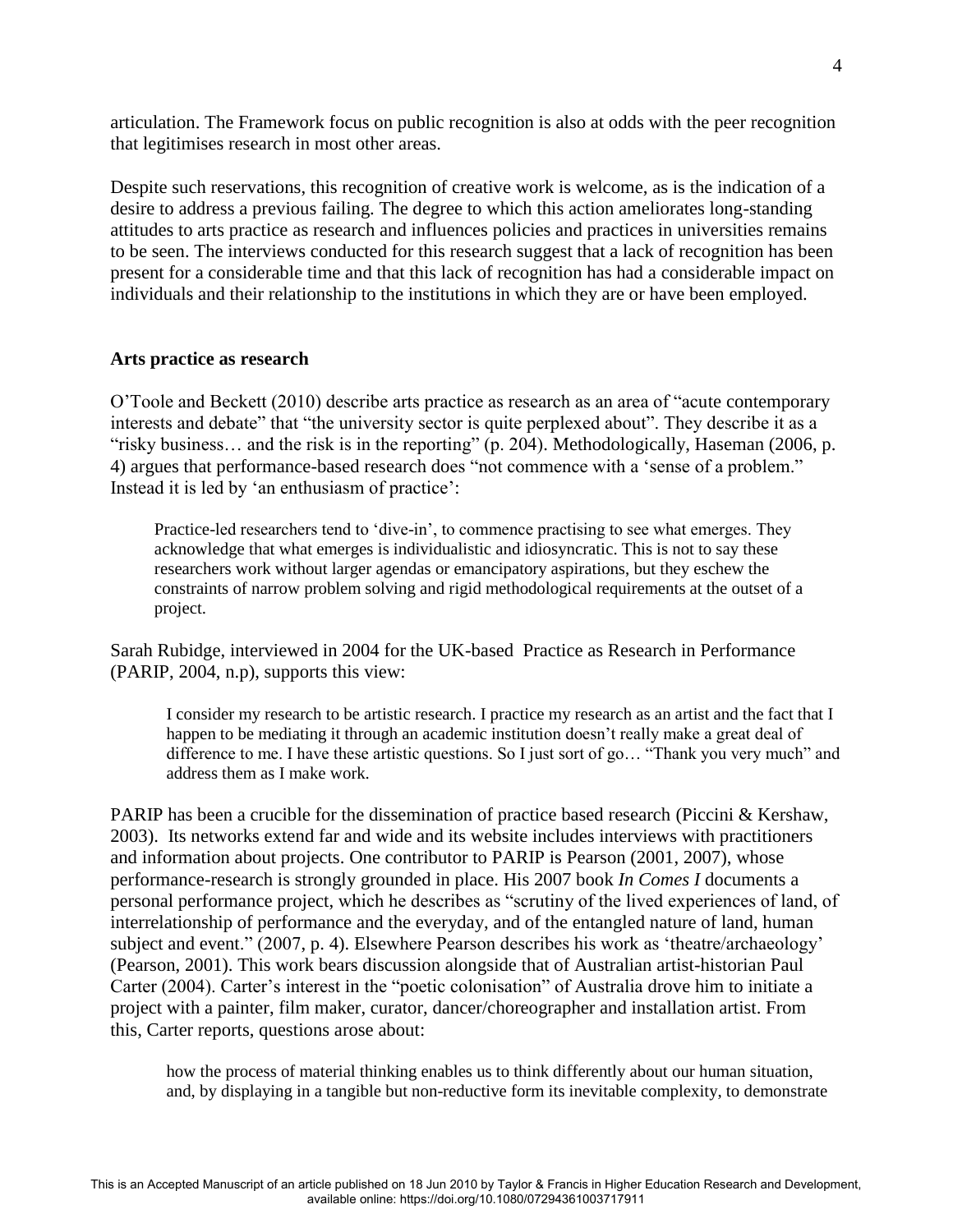the great role works of art can play in the ethical process of *becoming* (collectively and individually) *oneself in a particular place."* (Carter 2004, p. xii)

Writing of these collaborations, Carter constructs a work, the book *Material Thinking,* that is both analysis and artefact: a work from within the creative process.

The practice-research discussion ranges across the creative disciplines (see, for example Bolt, 2006; Davidson, 2004; Odam, 2001; Rubidge, 1996; Smith & Dean, 2009). It could be argued that this work is not new and that books such as Bach's *Essay on the true art of playing keyboard instruments* (Part One first published 1735) and Rimsky-Korsakov's *[Principles of](javascript:if%20(window.ABLFrame)%20ABLFrame.ShowDetail()  orchestration* [\(first published 1891\)](javascript:if%20(window.ABLFrame)%20ABLFrame.ShowDetail() are practice-led writings, drawn from the experience of the author practitioners. Accepting this, it is undeniable however that there is a more recent context within which the experience of the artist-academic, in association with the rise of research agendas in the creative industries, has given impetus to a vigorous discussion. This is at its most challenging in those forms that leave no permanent record: music, dance and other performative arts that are bound within the moment of their occurrence.

Schechner (1990) and Turner (1987) have been crucial in the attempt to systematize such experience. Turner's anthropological readings of performance—his work on 'liminality' in particular—enabled Schechner to construct models of learning that have contributed to theory and practice in contemporary performance. Work of this kind laid the foundation for Performance Studies being identified as a distinct field within the liberal-arts tradition.

There is research of equivalence across the human sciences. Richardson, for example, argues that experiments with textual voice, frame and theatre can be crucial to a researcher seeking to understand and communicate subject matter in Sociology. She believes such research has a place in overcoming troubles "with the ethical issues of doing research on others" (1997, p. 3). Denzin identifies a "performance turn in the human disciplines"  $(2003, p. ix)$ , hence a need to use understanding of the performance process to develop and articulate the ethnographic imagination. Behar (1996) reports her struggles, through story telling, vulnerability and performance, to communicate an "anthropology that breaks your heart". Krieger (1991) writes of the need for a social science that is "soft, subjective, idiosyncratic, ambivalent, conflicted, about the inner life, and about experiences that cannot be measured, tested or fully shared". In effect she argues that "social science ought to be more like art" (p. 2) Springay and Freedman (2007), and O'Loughlin (2006), attempt something similar in Education within their discussions of embodiment and learning. These discussions, and others like them, are informed by feminist research and all share an interest in the form through which research is communicated.

It is the experience of ‗being within' (rather than abstracted from) the arts practice and researching through that practice that forms our central subject matter here. Despite methodological shifts, a liberal arts or human sciences field of study is not the same as an artsbased or performance-based field of study. There are structural and procedural differences and, as such, there are differences required of staff who research through those fields. As Carter says: "creative knowledge cannot be abstracted from the loom that produced it"  $(2004, p. 1)$ .

This paper is the third in a series. The first (Blom, Bennett and Wright, 2008) looked at arts practice "as a site of knowledge". The second (Bennett, Blom and Wright, 2009) looked at the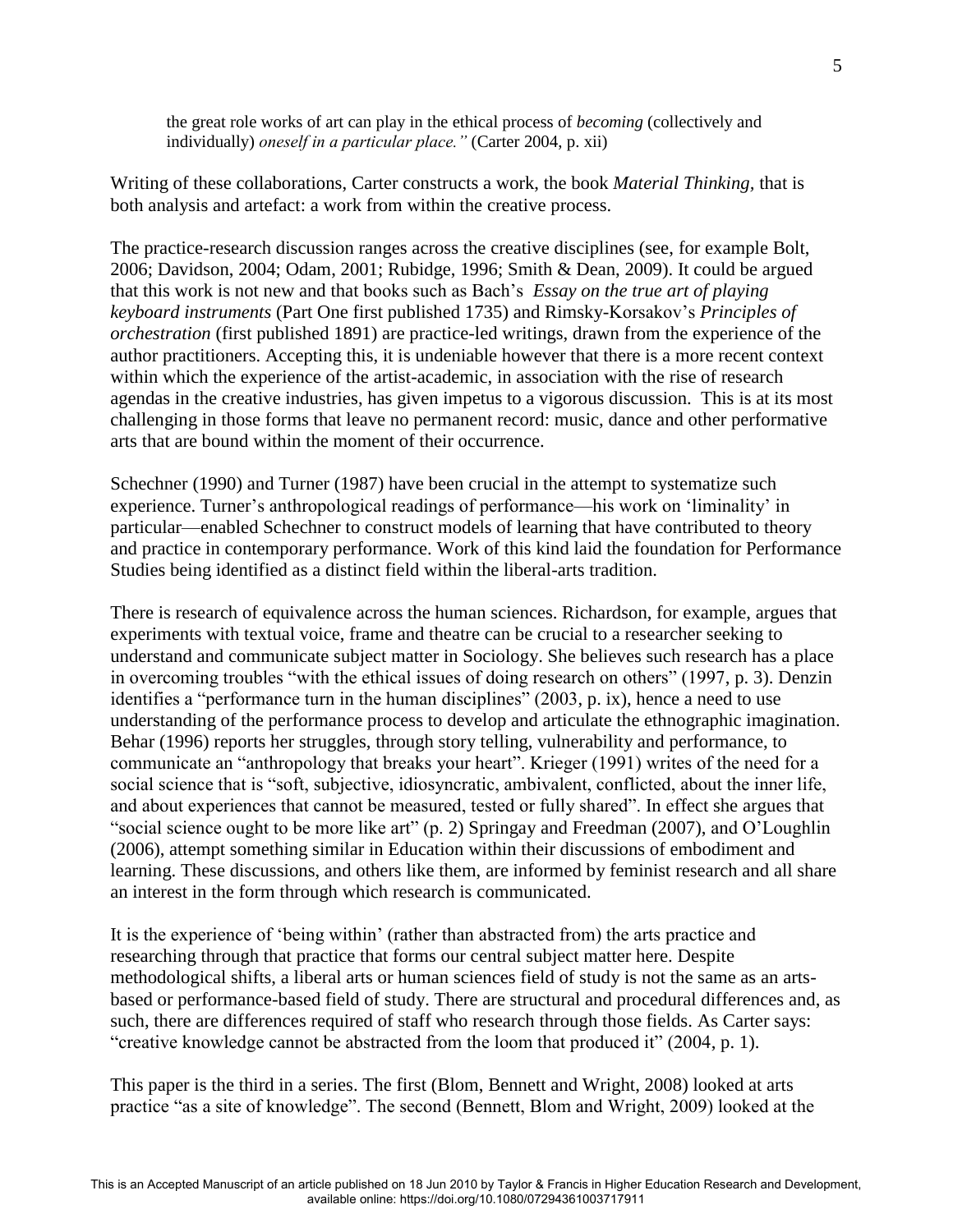relationship between the roles of artist, researcher and tertiary educator. This paper focuses on the attitudes of the artist-academic to the roles they are required to play in the university system. Within the second paper we investigated the concepts of 'practice-based', 'practice-led' and ‗practice as' research (Rubidge, 2005) and argued that because of the embodiment of the creative process only practice-based research can be undertaken by someone other than the artist. It is in ‗practice-led' and ‗practice as' research that the artist-academic offers insight of a kind not available to the non-practitioner, that is, the academic theorist. This is, therefore, a reclaiming of sorts. One interviewee in this project (Ava), working in contemporary performance art, argued that many artists see academic research into their practise as 'parasitical': "Yes, it is embodied [research], but it's [research into] someone else's body". There is equivalence here with critical responses to research into indigenous cultures. Maori academic Tuhiwai Smith (1999), argues for a reclaiming of research into indigenous cultures by indigenous peoples: those who live within the culture, its symbols, language, learning and imagination. Smith's writing resonates with both the need for agency, which in turn exposes the view of those from within the research, and with Carter's concept of abstraction.

While claiming the need for creatively informed research, there is a need for such research to be validly constructed. Rubidge argues that much of the debate about the legitimacy of creative research is driven by a perceived lack of "systematic theoretical reflection" (2005, p. 7). The research project from which this paper stems, aims to contribute to the amelioration of this. It offers a uniquely Australian perspective, alongside much larger and more far-reaching research endeavors such as the UK-based PARIP project.

## **The project**

This paper reports on the third question in the interview schedule: "What is your perception of, and attitude to, your roles as artist and researcher, and tertiary educator?" Research participants were identified within professional networks, and purposeful sampling was employed to locate suitable informants (Patton, 1990). Once identified, interviews were scheduled and respondents were drawn into considerations on the relationship between their practice and research. Interviews commenced with guiding questions, shown at figure 1, then extended into more discussion of perceptions, attitudes and experiences. Despite being prompted by key questions, interviewees frequently approached significant issues indirectly. The cultivation of an interview relationship conducive to deep responsivity was central to the process. Todres (2007) describes such work as 'phenomenologically oriented' in that it values the texture of an interview as much as discrete phrases and sentences. Todres quotes Reed: "To describe the structure is to describe how the elements of a phenomenon function constitutively; how they interrelate to form the unity of the experience"  $(p, 8)$ , and argues that such research "engages with accounts of experiences in a way that can articulate important understandings from those experiences … that may be relevant to others and take inter-subjective understandings further" (p. 27). This is particularly appropriate in inquiries into creative practice, with its strong base in the relationship between embodiment and knowledge.

Figure 1: Guiding interview questions

i) How do you view your creative arts practice as a site of knowledge (that is, as research);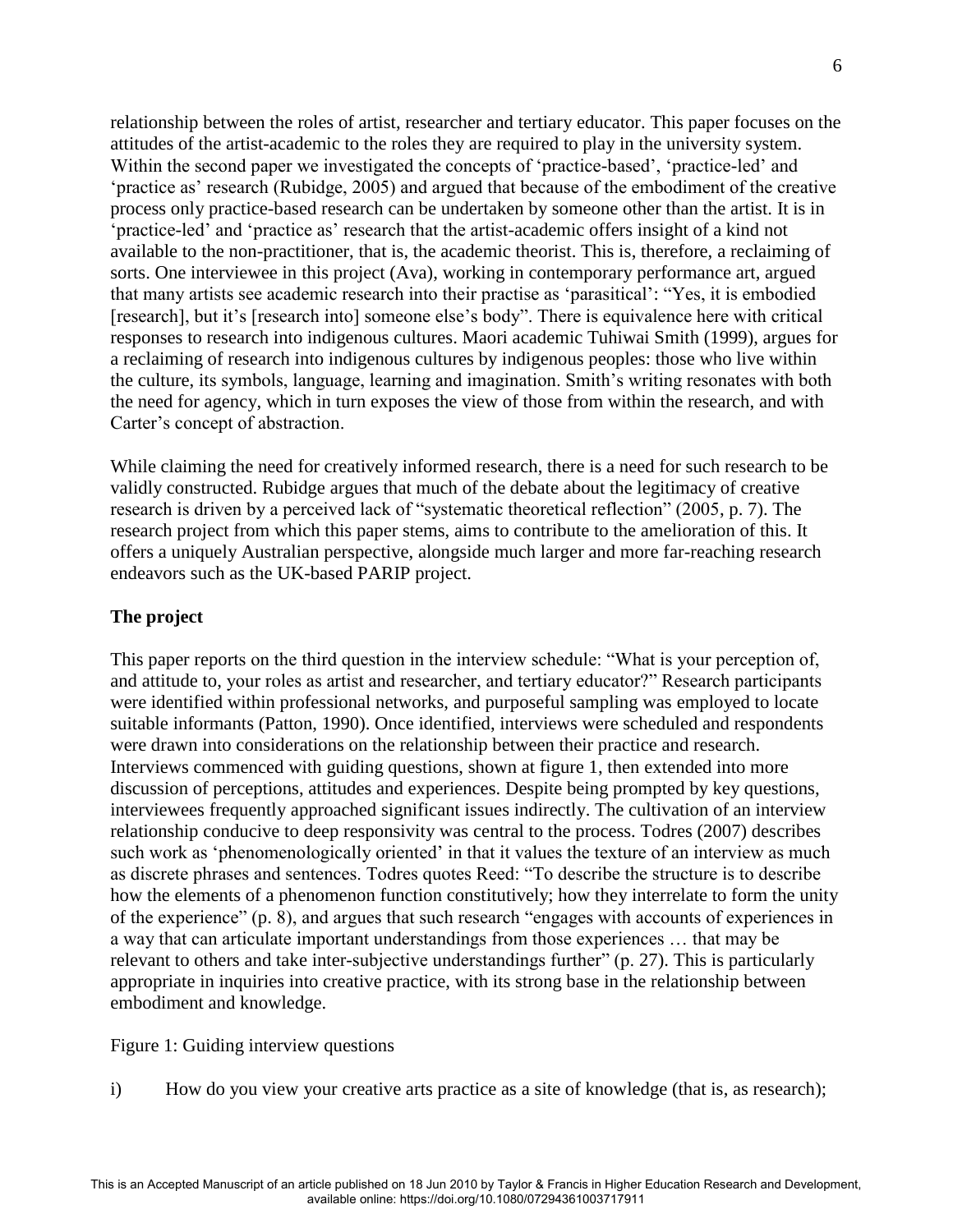- ii) How do you experience the relationship and interaction between your roles as artist and researcher, and tertiary educator?
- iii) What is your perception of, and attitude to, these roles?

This semi-structured interview process was used to 'draw out' the insights and experiences of the artist-academic as part of an attempt to further appreciate the research process and the means by which a range of artistic practices can be realised, notated and valued as research. These interviews have been transcribed, read and re-read by the researchers. Residual meaning has been absorbed and evaluated, and has on occasion become the stimulus to re-interview. Importantly, all interviews have been conducted by academics with a grounding in arts practices, more often than not the arts practice of the interviewee. At this stage, interviews have been recorded with eight artist-academics: two working in Theatre (Ava, Fiona), four in Music (Brian, Clare, Damon, Henry), one in Dance (Ellen) and one in Visual Arts (Gina). To preserve anonymity, all names have been fictionalised and any references to institutions have been removed.

While eight interviews were undertaken, analysis led to a decision to make four of the eight the principal focus of this article because of their relevance and focus. The four become in effect qualitative case studies (Stake, 2005) or experiential descriptions that provide learning: "How we learn from the singular case is related to how the case is like and unlike other cases we know, mostly by comparison." (p. 454) The four case study interviews were chosen for their comparative strengths. They enable boundaries to be constructed and themes to be identified. Out of themes come patterns and out of patterns the opportunity for assertions or generalisations.

The interviews, with Damon, Brian, Ellen and Ava, were perceived as representing extreme and conflicting positions on two continua. By drawing attention to the extremes of a continuum, positions within the range can be imagined. The first continuum can be described in general terms as 'attitudes towards personal arts practice as research'. The second continuum, 'specific relationships between the roles of arts practitioner and academic'. While continua are a legitimate analytical tool, our study is first and foremost a study of experienced individuals, and individuals are often multi-faceted and often conflicted within themselves. For this reason we work with individual commentaries but exert caution around overly reductive generalisations.

## *Continuum one: attitudes towards personal arts practice as research*

Both Damon and Brian teach into the music program of a large, comprehensive university. Damon teaches composition and performance and Brian teaches electronic music. Brian is also a member of a research centre that investigates sound through an interdisciplinary perspective.

Their positions on the initial continuum of response are highlighted in the following quotes: Damon: [My practice is] not a type of research. It does contain analysis but at an intuitive or subconscious level. I almost don't want to know why the songs that I consider are successful, work.

Brian: My practice is always research for me. I'm always asking questions about the nature of what contemporary composition is.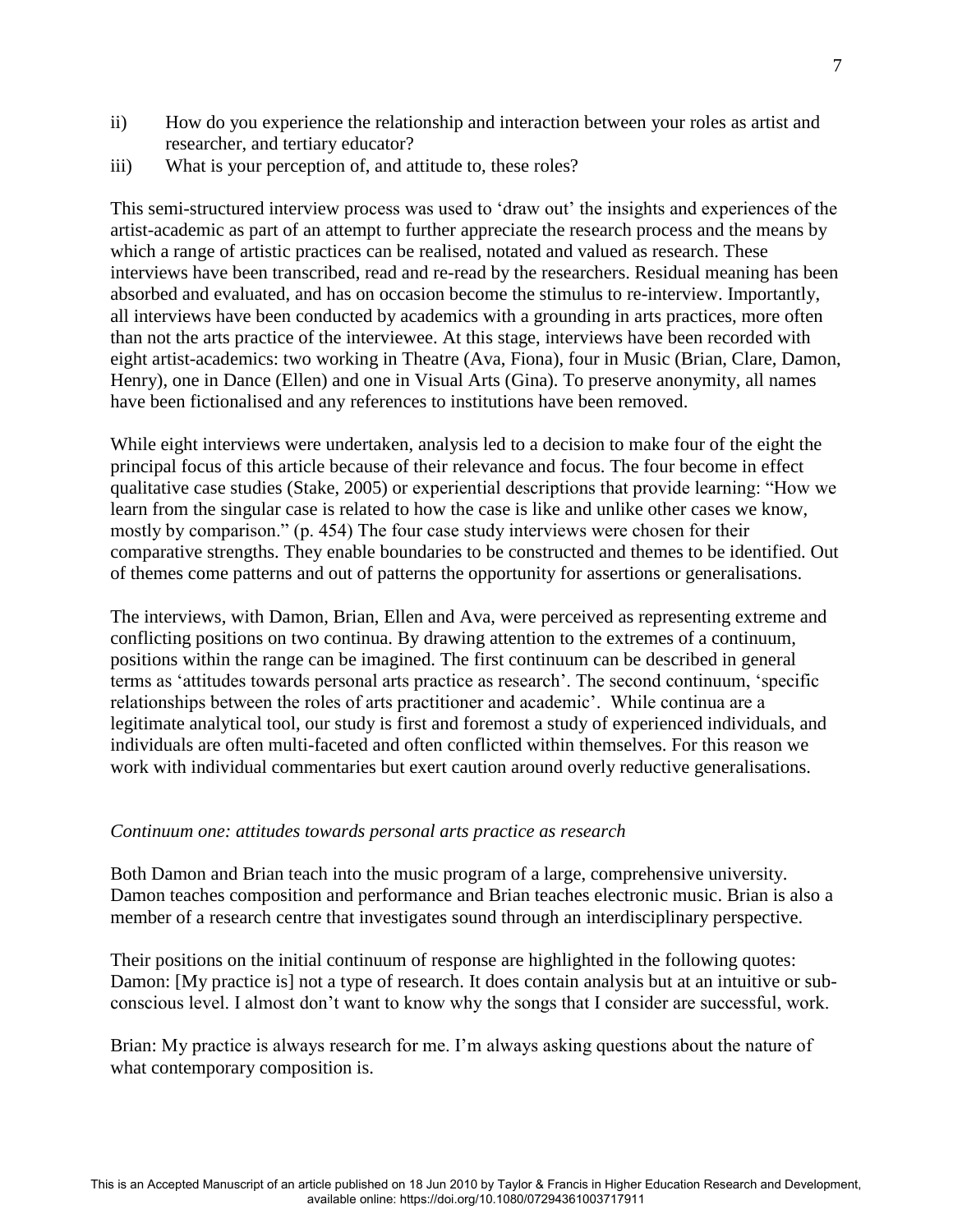Damon's practice is as a songwriter and performer. As an academic he describes himself as working "in the sort of popular music studies, cultural studies area" and as "a scholar of popular music". He adds, "It's almost like at times the song writing is an aspect of that scholarship... It's an investigation into how I can make shapes that are pleasing." And it is something he incorporates into his teaching; but it is neither the subject of his research thesis nor the general orientation of his academic research. This he explains as a fear of over-analysis: "a kind of superstition":

The way that I would actually frame that is to say that I feel my song writing is an intuitive mode of research that I'm not that interested in analysing... it does contain analysis but at an intuitive or subconscious level. I almost don't want to know why the songs that I consider are successful, work. I have a kind of superstition about that almost. It's probably because of that period, where I had that group I mentioned … I look back on that time and think that I was so self-conscious about the experiments that I was conducting … that I think, ultimately, it made the work less successful. I think it was too selfconscious…

Damon's reluctance to make his practice the subject of his research does not extend to the practice of others. Implicit understandings gathered from personal practical experience with a variety of music almost inevitably play a role in his academic inquiries into music but his desire to separate one branch of his work-life from another deserve to be acknowledged as clear statements of choice and as a legitimate position on the continuum. As well as reflecting personal choices, Damon's preferences need to be considered in relation to the priorities of his academic employer. Questions need to be asked about pressures, subtle or otherwise, Damon may have felt in relation to his research.

In contrast, Brian, who describes his area as electro-acoustic music, composition and performance "with a particular interest in ... interactive audiovisual installations", occupies a position at the other end of the continuum. Brian insists his practice "is always research... I'm always asking questions about the nature of what contemporary composition is … I see my work as a continuation of … questions about composition, about musical content, about the nature of music". However, he does not view his creative output as research per se. "I'm not an advocate of the position that says that the production of the artwork is research in and of itself<sup>"</sup>, he says. Instead he sees a need for artists "to expand upon the path and the discoveries that we have made and share ... because for me research is fundamentally about contributing to the discourse." And the discourse here is about the art; it may contribute to an understanding of the art and to further artistic accomplishment, but it is not the art itself.

Like Damon, Brian has a respect for the 'intuitive' within music-making. Unlike Damon he is able to position the intuitive within research: "Although there might be intuitive levels of development when we're working with sound, [this becomes] research [when] we define that for ourselves and once we've defined that … for ourselves we talk about it … and it contributes to the broader body of knowledge"...

Despite the overlap between functions, it is apparent that Brian draws a clear distinction between the roles of 'artist' and 'academic' and that required to work in both areas. He argues,

If you want to be an academic you need to contribute to the body of knowledge and be part of the discourse. If you don't feel the need to do that then you can just do your stuff in your studio and go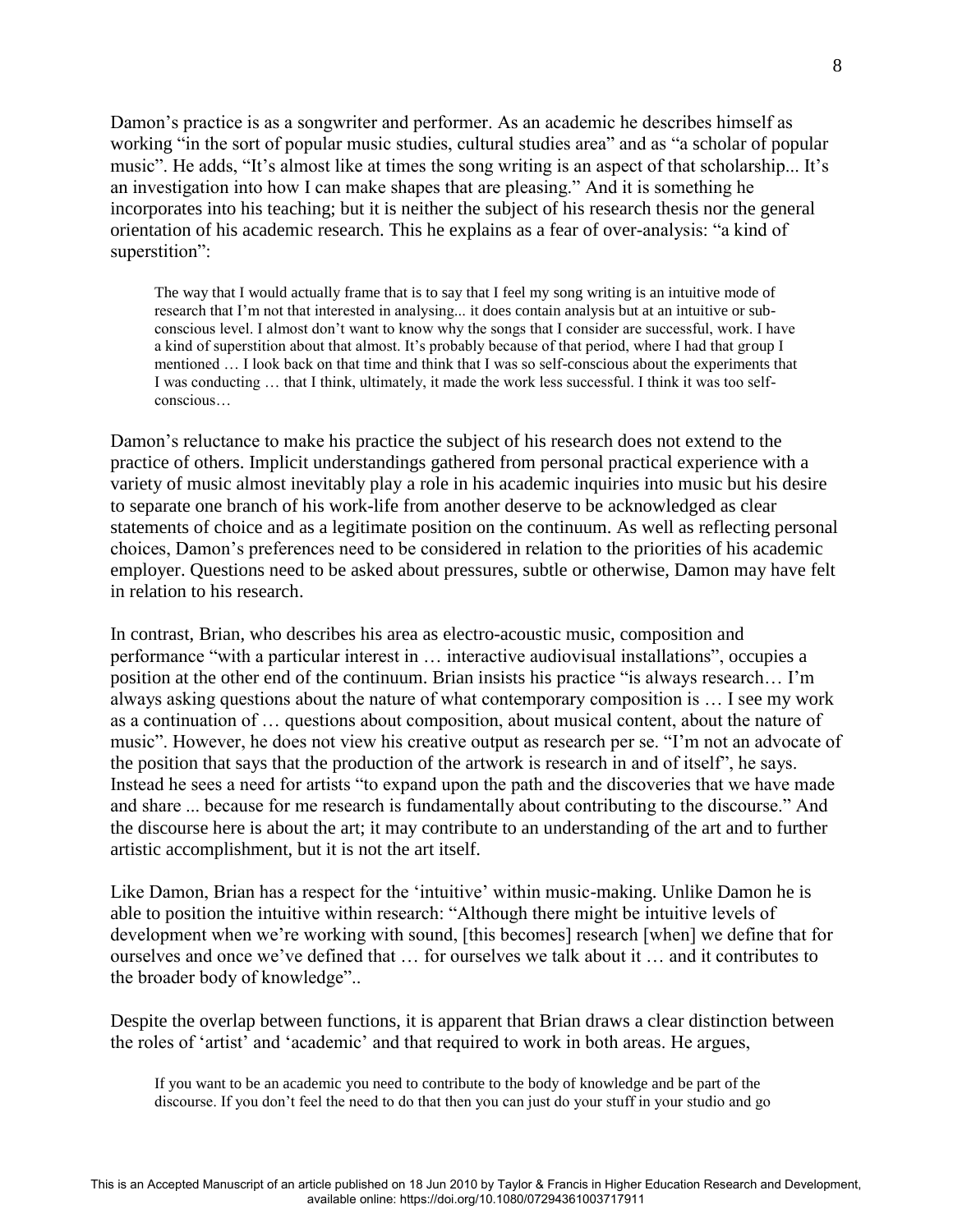and do your performances and so on… I don't see [that) as research… until it becomes more explicit and is shared and is open to other people.

He insists however, that his research centres on his artistic practice and his music technology needs: "I really am not interested in just doing ... research to help a company produce some interface. I want that interface to be powerful as a musical tool and I want to use that in my own practice". In this respect Brian situates his research within the academic tradition while identifying it as focussing on his own creative practice. His contribution is contained therefore within the boundaries of his personal needs.

In summary, while both musicians work with sound, and both see the compositional process as research, for the songwriter (Damon) it is an investigation that should not interfere with the compositional song-writing process. The electro-acoustic musician (Brian) views his compositional process as a continual investigation into the nature of music itself, into the nature of contemporary composition, and, specifically, into his role as composer within this lineage. Associated with this is his interest in the technology with which he makes his music.

From these musicians at two extremes of the continuum, four areas of research interest emerge: the nature of music, the nature of electro-acoustic music, one's role in the lineage of one's musical style, and the individual pleasure of shaping sounds. Whilst both musicians acknowledge the role of intuition in the creative process, analysis of the process is a topic not broached by one, and actively sought by the other. The question, therefore, is larger than whether or not the research interrogates individual artistry. Rather, it is what the researcher does and does not interrogate, and why.

## *Continuum two: relationships between the roles of arts practitioner and academic*

The second continua of responses is illustrated in the following quotes:

Ellen: I've jumped from my life as a dancer, and now I'm an academic… I have pretty much had two lives. I gave up dance and went into academia, so (now) my dance writing is retrospective.

Ava: I am caught in the cross hairs of this debate. Half of my work is not acknowledged as having any worth in the university sector and what I have done in my university life is not necessarily valued amongst artistic decision makers… Artistic policy makers might be interested in my academic work because it comes with the imprimatur of the university… but if I were to make an artistic work… it might not be valued at all [within the university].

While no longer describing herself as a dancer, Ellen is a teacher of dance. She works in a performing arts school where the training of future artists is core business. This school has recently been attached to a university and a large part of Ellen's work involves, she says, "advocating dance as research and (looking at)  $\ldots$  ways in which university management can deal with this." She argues that her students need to understand that their dance feeds into research and that research skills need to be acquired and appreciated: "There's so much tacit knowledge that people don't know they have. When you (want)… to make that official, you have to justify it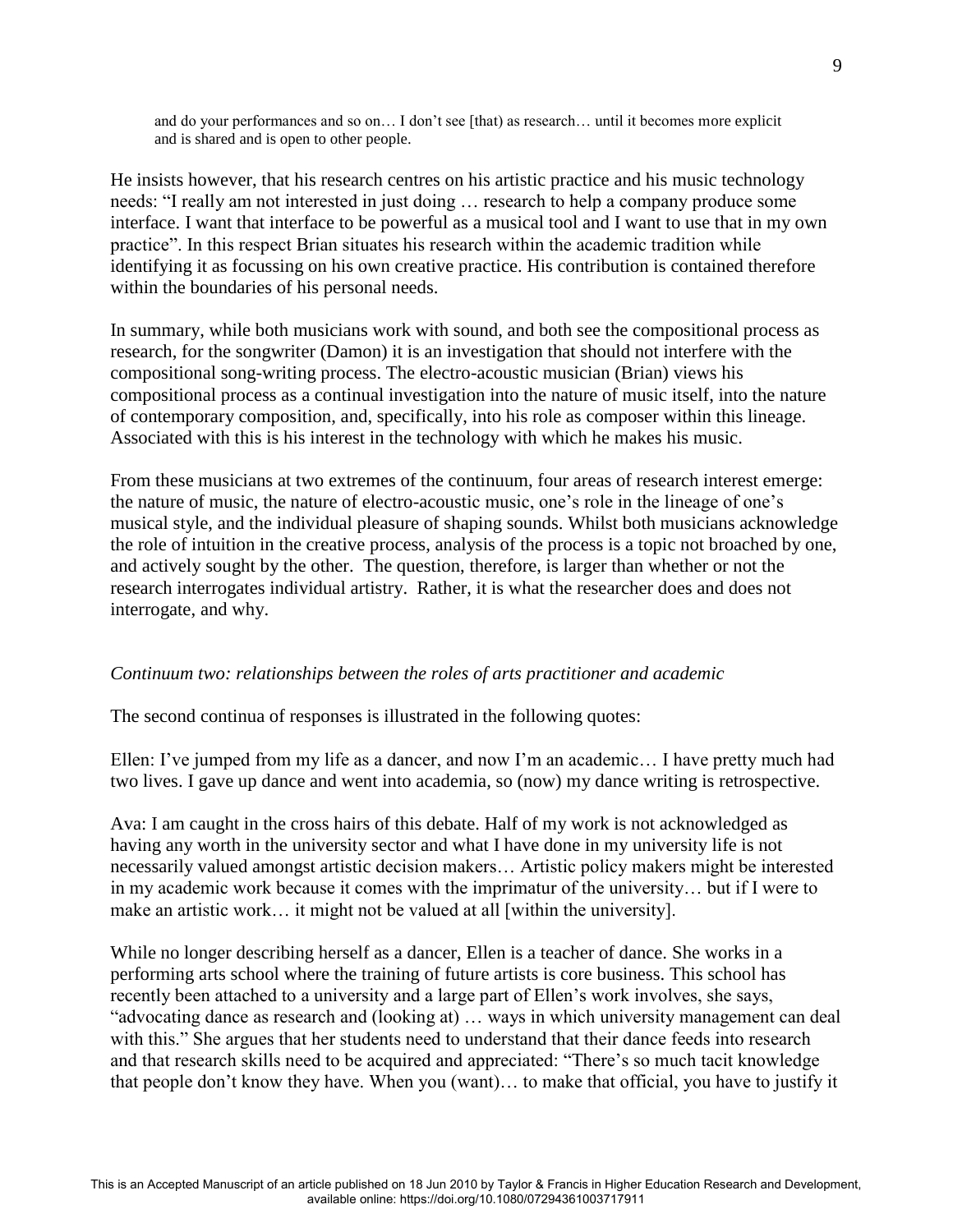in some way." She also positions this perspective historically. In so doing she highlights the potential impact of fostering student engagement in research emanating from dance:

It's going to be easier for undergraduates now: by the time they get to postgraduate level they will have a richness of experience to draw upon. If they think that research is a normal thing to do, conceptually they'll understand. For us it was separate. We weren't encouraged to think about our dance in that way.

Emphasising the difficulties in finding time to bridge research and practice, Ellen believes that universities have become an important site for dance training. The principal cause of this is, in her mind, a perception of financial stability for dance teachers that is lacking in dance careers: ―Money has driven the shift towards university life for dancers…. Outside is perceived to be tougher."

Through reference to her own practice, Ava, who at the time of interview worked in an actor training program in a comprehensive university, has a clear sense of interactions between artistic practice and academic research. "They overlap because I overlap.... They overlap because of my attitude to them, because I put them into practice." From the perspective of a practitioner Ava argues that academic research has contributed to her accomplishment. "I am well read and informed and I produce work informed by critical discourse." Ava describes her arts practice as:

A place where processes… that generate knowing, understanding, ways of inquiring, speculation, hypotheses... need to be tested out... an artistic site that generates discussions, trial and error, things ‗in the air', a mixture of a lot of things about how you shape bodies and sounds and words, space and time… A lot of sophisticated knowledge is drawn upon and tested… documents, academic tracts, and recordings from other mediums all these things are absorbed and critiqued.

Ava's work, which has taken the form of group rather than individual practice, is, she says, "a very social exchange of notes between groups of people with common aims". She adds:

I think Australian artists know an enormous amount about contemporary forms of academic and artistic discourse and a number of people – visitors from overseas – are astonished by the degree to which they are informed and the way they have of asking questions – a way they don't find in their home populations – it's almost a part of the identity of an Australian artist.

While suggesting the overlap of these ways of working, Ava also bears witness to the conflict. The different roles, she argues, "pull against each other and create tensions". This is primarily because of the marginalised place of arts practice. "There's not a huge body of literature that teases out knowledge and investigation in creative arts practice, it's not inside academia".

In Ava's view this conflict reaches its nadir in a perception of separation between academic and artistic work. Ava has confronted this most powerfully in her own research: "I get told my stuff doesn't rate, it doesn't count. I have been told this by senior research staff." And "I got feedback from various supervisors and readers that the kind of logic I was using in my PhD wasn't as linear as they were used to.  $\ldots$  a gentle way of saying 'it's illogical in my terms'".

Instead of using her PhD to examine or comment on her own practice, Ava felt compelled to undertake a "traditionally shaped PhD, where I was examining the thoughts and practices of other artists‖. This required her to be an intermediary, translating artistic expression into academic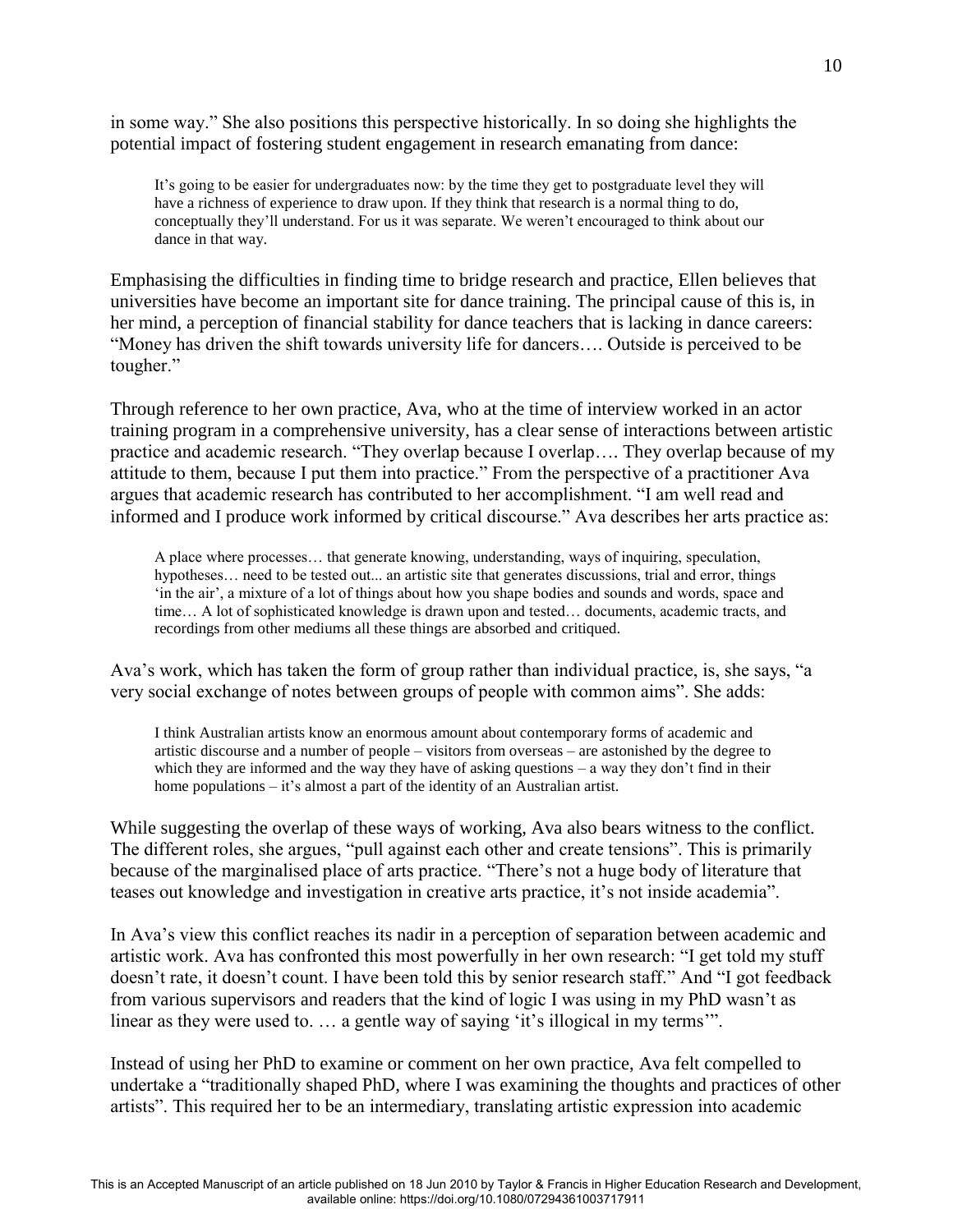form: "most artists talk in a metaphoric way ... I had to interpret it ... to oscillate between interpreting' and 'holding' in order to obtain", in her words, "credibility in the academic environment... [because] this is how knowledge is produced at doctoral level." Reflecting on her decision not to undertake her doctoral research from the position of "artist-researcher", Ava said: ―I didn't feel confident… because I thought my work would not be considered legitimate inside a university environment if I did." An additional consideration, one reminiscent of comments made by Ellen, was "a baseline ethical imperative that... [as] I was involved in leading the education of younger students in the university… I needed to have a clear sense of… the relationship between the knowledge that is being transmitted through the university (and) the knowledge that is arrived at through personal arts practice."

This experience of conflict is central within Ava's thoughts on contemporary university systems. Instead of imagining the future university as an environment of funded arts training, Ava imagines a less adventurous situation. One where the tertiary sector could merely provide "a sort of critical peer environment, an interested audience of [cultural] readers."

Unlike Ellen, who felt relatively comfortable situating her interest in research and practice in the tertiary sector, Ava felt sufficiently compromised that she subsequently chose to prioritise her practice and accepted a voluntary redundancy associated with the re-organisation of teaching in the performing arts at her university.

In summary, these two interviews reveal distinctly different approaches and experiences. While Ellen, the dancer, has made a deliberate choice between arts practitioner and researcher / academic, Ava, the actor has felt the need to overlap them. Her experience is frustrating, perhaps even distressing, and this becomes a major consideration in her decision to leave the sector.

Both recognise the importance of the tacit knowledge of their discipline and the need to ensure students understand that this is research. Both place value on research skills and the knowledge generated through research processes. Both see research as applicable to future arts practice for themselves and for students with whom they engage. And while both perceive research in this way both have felt the need to make very significant choices that compromise the learning that has formed them as people within a community of practice that they value. Crucially, this is a community of practice they teach students to value and make their way in as well. From one perspective, this could be seen as ironic, perhaps even tragic. From another perspective it can be seen as that which is required to be accommodated within the utilitarian functioning of a corporate structure driven by a need to survive in pressured financial circumstances.

#### **Concluding comments**

Playwright Brian Friels (in Gallagher, 2008) views the arts as an elusive study:

The arts grow and wither and expand and contract erratically and sporadically. Like beachcombers or Irish tinkers they live precariously, existing from idea to idea, from theory to theory, from experiment to experiment. They do owe something to the tradition in which they grow; and they bear some relationship to current economic and political trends. But they are what they are at any given time and in any given place because of the condition and climate of thought that prevail at that time and in that place… Impermanence is the only constant.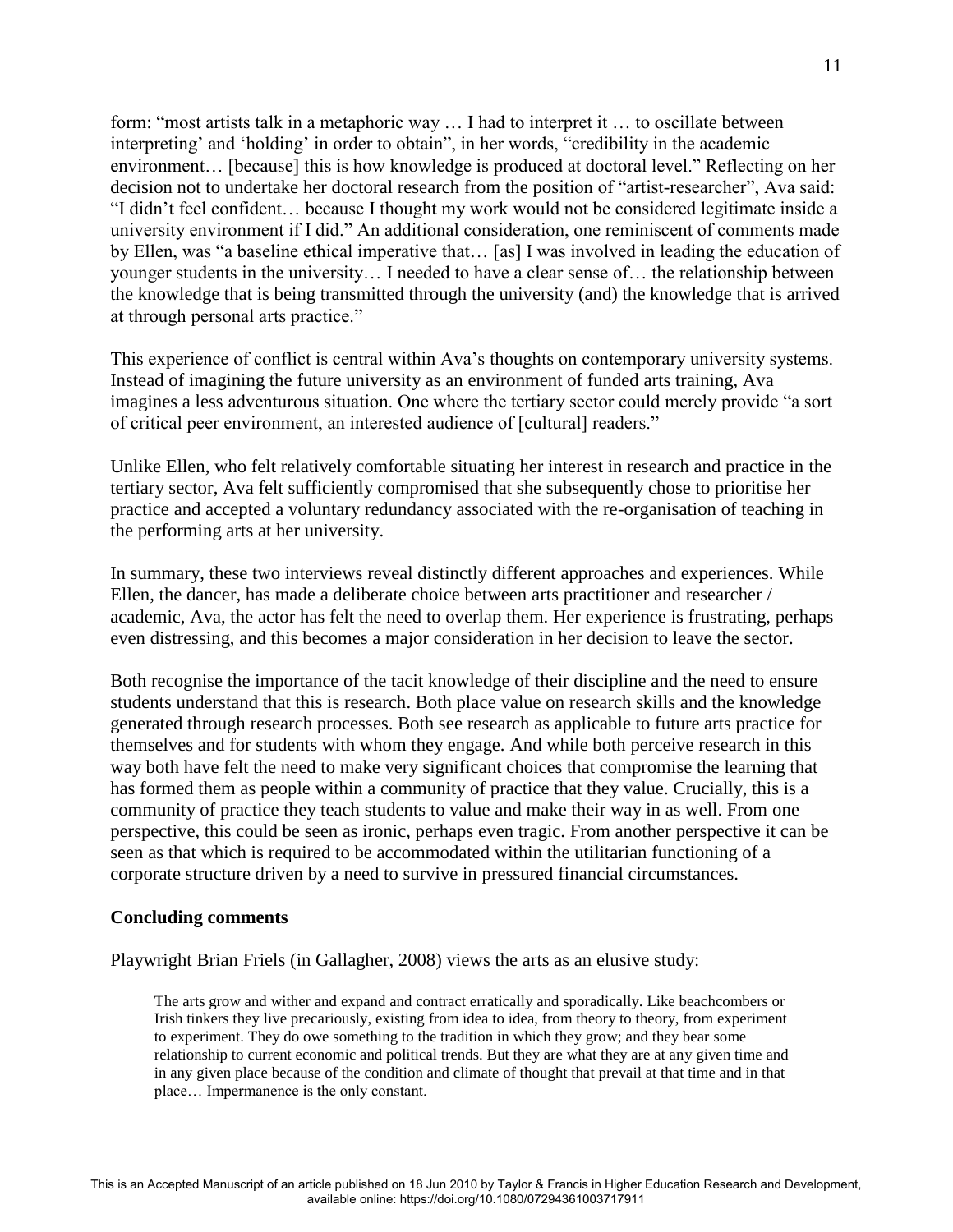There are difficulties in accommodating erratic and sporadic beachcombers and tinkers, Irish or otherwise, and their artistic activities, in formally structured educational settings. These four case studies offer insight into the challenges encountered by artists employed in the tertiary sector in Australia. Each suggests that artists are not easily accommodated because governing systems are insufficiently able to appreciate the research that supports an arts practice. While recognising the priorities given to the conventional notation of research through written publications, each of the artists understands the research that supports creative practice cannot be fully contained within this form. In addition, each, to varying degrees, recognises the power of the institution to shape the ways in which employees communicate their understanding over time. Subtle forms of colonisation contribute to patterns of communication. This can be resisted, or it can be worked with. In this respect, individuals do make personal choices. Nothing, except their commitment to their art, precludes them from developing the skills to work in relatively traditional academic ways. These ways of working are not, of necessity, antithetical to artistic accomplishment; but they do require re-orientation, re-learning, re-assessment of assumptions and a considerable commitment of time.

We argue that artist-academics should be encouraged to engage in the many available forms of creative approaches to research. Within this work lie benefits for students and research culture both traditional and creative—within universities, and within society. These approaches are particularly beneficial to methodological developments in qualitative inquiry. Gallagher (2008) writes of the 'art of methodology', which is increasingly seen as an interpretive form with relevance within and beyond the arts. Despite difficulties such as those encountered by artistacademics whose arts practice is not primarily in the written word or artists whose arts practice is ‗real-time' or performative, we argue that it is in the best interests of the institution to create an environment within which this sort of work can be valued.

The introduction of the ERA marks this as a logical time for such an environment to be developed, coming as it does as after a decade in which only four categories of research output were recognized for funding: peer reviewed journal articles, fully refereed conference papers, books, and book chapters. However, the powerful medico-scientific focus remains and expectations of ERA are mixed. Damon, the songwriter, while considering himself not well informed about ERA says: "what I have gathered has encouraged me to consider some of my performance and composition work as research". He welcomes acknowledgement, "so long as that doesn't necessitate writing about that work". Ellen also regards it as a positive move, complicated by the need to develop appropriate methods for the valuing and assessment of research. Brian, however, describes himself as sceptical:

The current journal rankings devalue journals in my area and practice-driven discussions, heavily weighting journals focused on traditional musicology. I think this is an indication of what is to come, which is a lot of hot air about practice being acknowledged... but very little actually changing on the ground.

Recent publications that document responses to the ERA concur with our findings and suggest a climate of tempered enthusiasm. Gye (2009, n. p), for example, cites Ross Gibson, Professor of Contemporary Arts at Sydney University: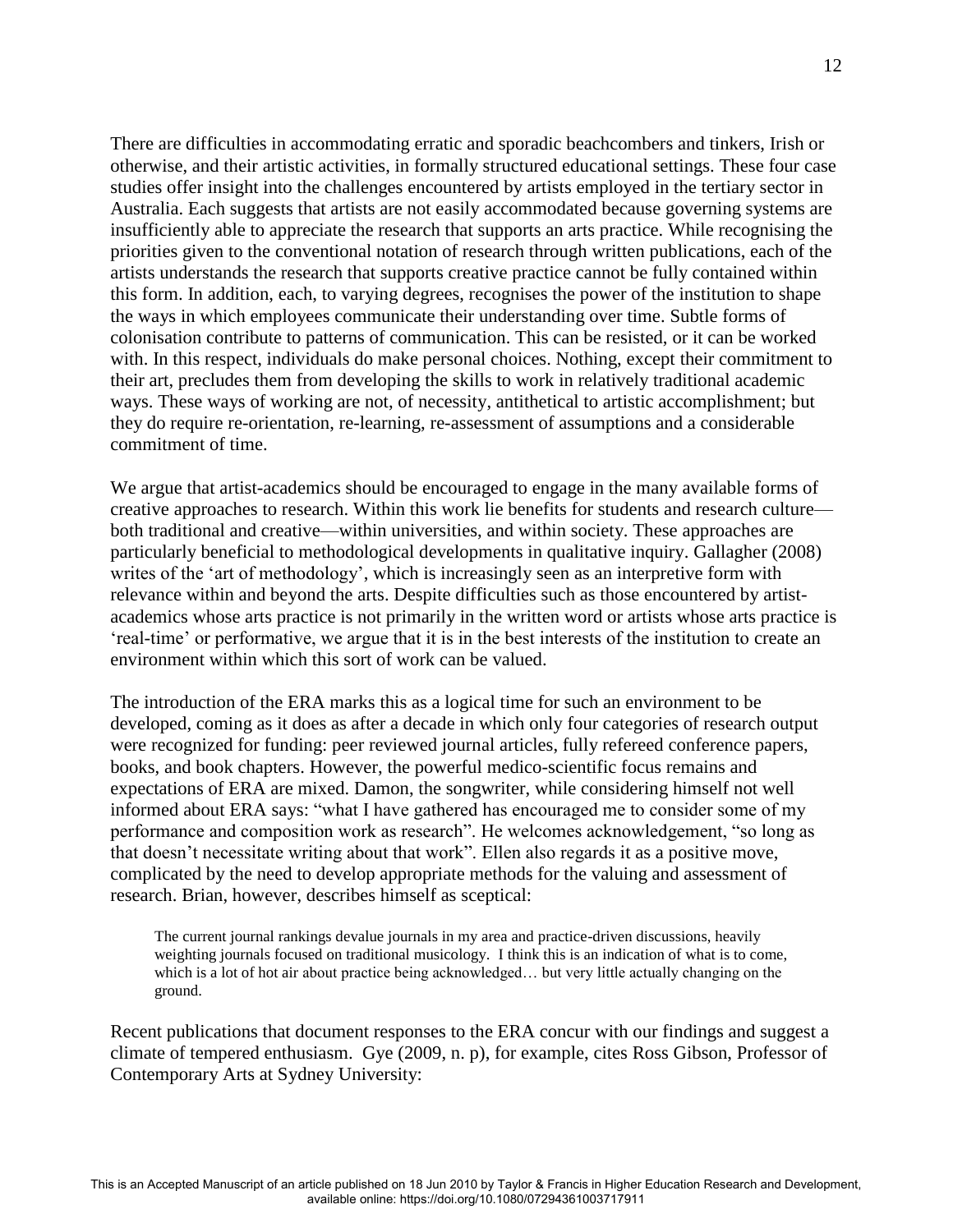It [ERA] will benefit artists who are able to engage in some extra, fairly traditional routines of academic scholarship, adding some linguistic discourse onto their productions. The ERA probably won't benefit artists who happen to teach in academies but who are not that interested in being the new-style creative arts academic. The rules are pretty clear – knowledge has to be made explicit and communicated. The arguments will occur over whether the creative artwork, standing alone, is explicitly communicated knowledge. My reading of the national intellectual scene is that we're nowhere near persuading enough people that this is true.

On an institutional level, Bennett (2009, n. p) argues that the inclusion of creative research within the ERA will have limited impact in universities that have not previously valued and, therefore collected data on, creative research undertaken by faculty. Universities that have collected this data, despite it not being measured nationally will be, she argues, "ideally positioned to engage with ERA".

Ultimately, university response to the ERA will play a major role in determining perceptions of, and attitudes towards, the roles of artist, pedagogue and academic in Australian universities into the future. Our interviews confirm that artist-academics have felt compromised and marginalised. This has affected how they have valued their contributions to society and their workplace, and the decisions they have made about the forms of work they have undertaken. ERA is not in itself the solution, but it does suggest broader recognition of a concern shared by many artist-academics.

#### **References**

Behar, R. (1996). *The vulnerable observer.* Boston: Beacon Press.

- Bennett, D. (2009). Education and the arts: music. New rules: the research game. *RealTime* (92). Retrieved August 12th, 2009, from http://www.realtimearts.net/article/92/9507
- Bennett, D., Blom, D., & Wright, D. (2009). Artist academics: Performing the Australian research agenda. *International Journal of Education and the Arts*, *10*(17). Retrieved May 22nd, 2009, from http://www.ijea.org/v10n17/index.html
- Blom, D., Bennett, D., & Wright, D. (2008). The artist as academic: Arts practice as research. In J. Southcott (Ed.), *30th Annual Conference of the Australian and New Zealand Association for Research in Music Education*. Melbourne: Monash University, 15-25.
- Bolt. B. (2006). A non standard deviation: Handlability, praxical knowledge and practice-led research. In 'Speculation and Innovation', Special issue *Real Time Arts*. Retrieved May 22<sup>nd</sup>, 2009, from http://www.speculation2005.qut.edu.au/

Brew, A. (2001). *The Nature of Research*. London: Routledge/Falmer.

- Carter, P. (2004). *Material thinking – The theory and practice of creative research*. Melbourne: Melbourne University Press.
- Davidson, J. (2004). Making a reflexive turn: Practical music-making becomes conventional
- research. In J. Davidson (Ed.) *The music practitioner – Research for the music performer, teacher and listener* (pp. 133-149). England: Ashgate.

Dawkins, J. (1998). *Higher education policy. A policy statement*. Canberra, ACT: Australian Government Publishing Service.

- Denzin, N. (2003). *Performance ethnography: Critical pedagogy and the politics of culture*. Thousand Oaks, CA: Sage Publishing, Inc.
- Gallagher, K. (ed). (2008). *The methodological dilemma*. London: Routledge.
- Gye, L. (2009). Education and the media arts: Positive initiatives, problematic implications. *RealTime* (92). Retrieved August 12th, 2009, from<http://www.realtimearts.net/article/92/9523>